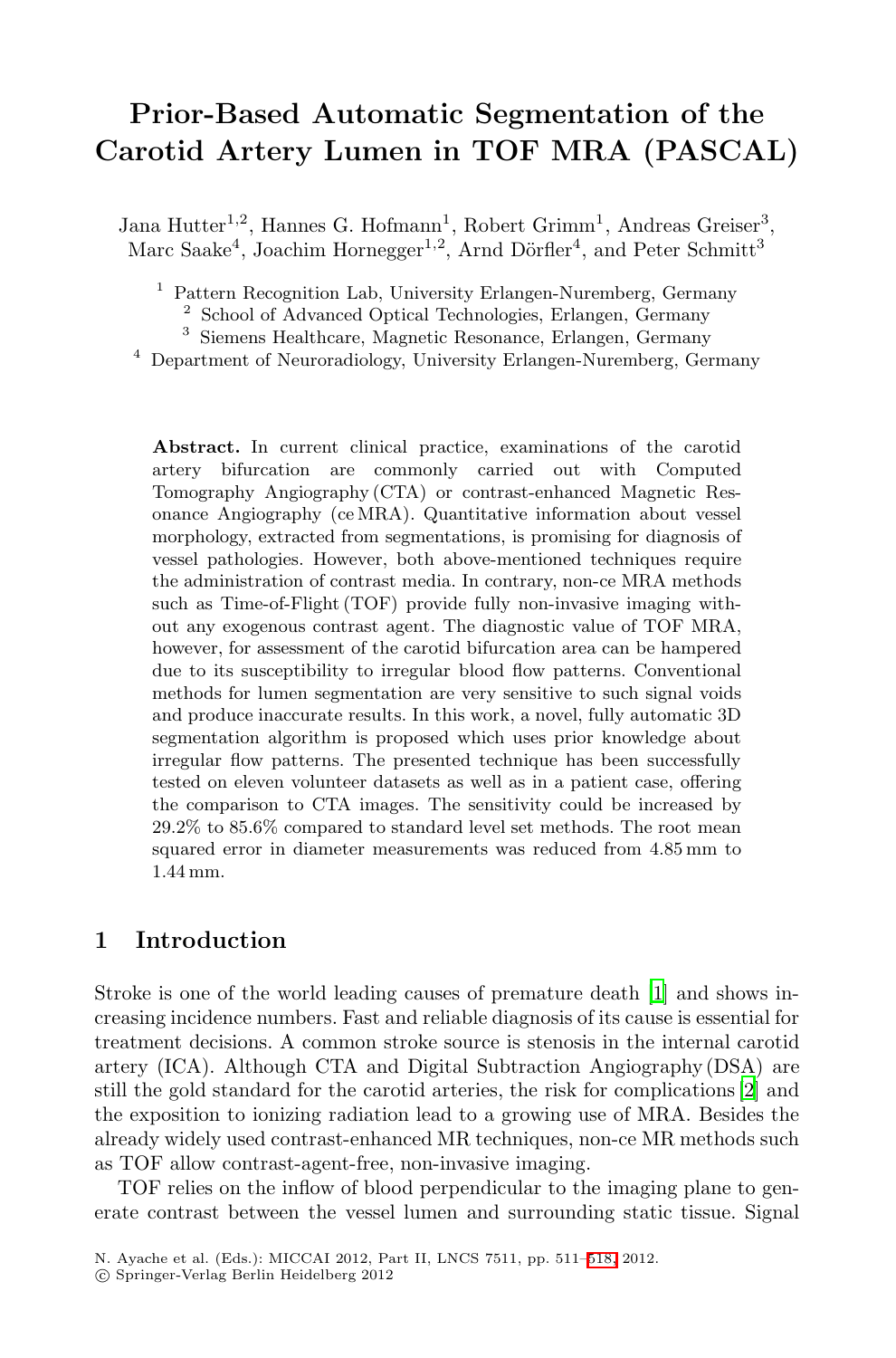#### 512 J. Hutter et al.

<span id="page-1-0"></span>

<span id="page-1-1"></span>

**Fig. 1.** Representative TOF dataset: (a) (b) Axial slices showing signal voids (indicated by arrows). (c) (d) Zoomed views. (e) Coronal MIP, (f),(g) sagittal MIPs.

**Fig. 2.** (a) CTA and (b) MRA segmentation of the same patient

loss is observed in regions with irregular, fluctuating or reverse flow, which leads to intravoxel signal dephasing. In Fig. 1[, t](#page-1-0)ypical TOF data of the carotids shows the characteristic artifacts pointed at by arrows. This susceptibility to irregular flow patterns [1] limits the usage for diagnosis as stenoses cannot be robustly identified. In critical regions, the lumen can show lower intensity close to the noise level, and strong signal gradients may occur inside[. T](#page-7-1)[ho](#page-7-2)ugh the true vessel delineation is still r[eco](#page-7-1)[gn](#page-7-2)izable for the trained human eye, both effects constitute major problems for classical segmentation approaches as the sharp signal borders can easily be misinterpreted as the vessel wall. Especially the widely used Maximum Intensity Projection (MIP) visualization (Fig. 1 (e)-(g)) suffers from the weak differentiation between the vessel signal and the surrounding signal.

Existing approaches can roughly be divided in stochastic and level-set or active contour based methods. There are algorithms specifically designed for nonce MRA  $[3-8]$  as well as some focusing on the carotid arteries  $[3]$ ,  $[6]$ ,  $[9-12]$ . But only very few methods  $[3]$ ,  $[6]$  address the specific problem of visualizing the challenging bifurcation region in non-ce MRA.

In this work, we propose a method t[ha](#page-1-1)t accounts for the special properties of the MRA T[OF](#page-1-1) acquisition and uses knowledge about regions prone to artifacts to identify even low intensity lumen regions. Contrary to most of the stated methods, our proposed method works fully automatically.

## **2 Segmentation**

Comparison of the segmentations for both a CTA (Fig.  $2(a)$ , done with ITK-SNAP [13]) and a TOF (Fig. 2 (b), done with a standard level set approach)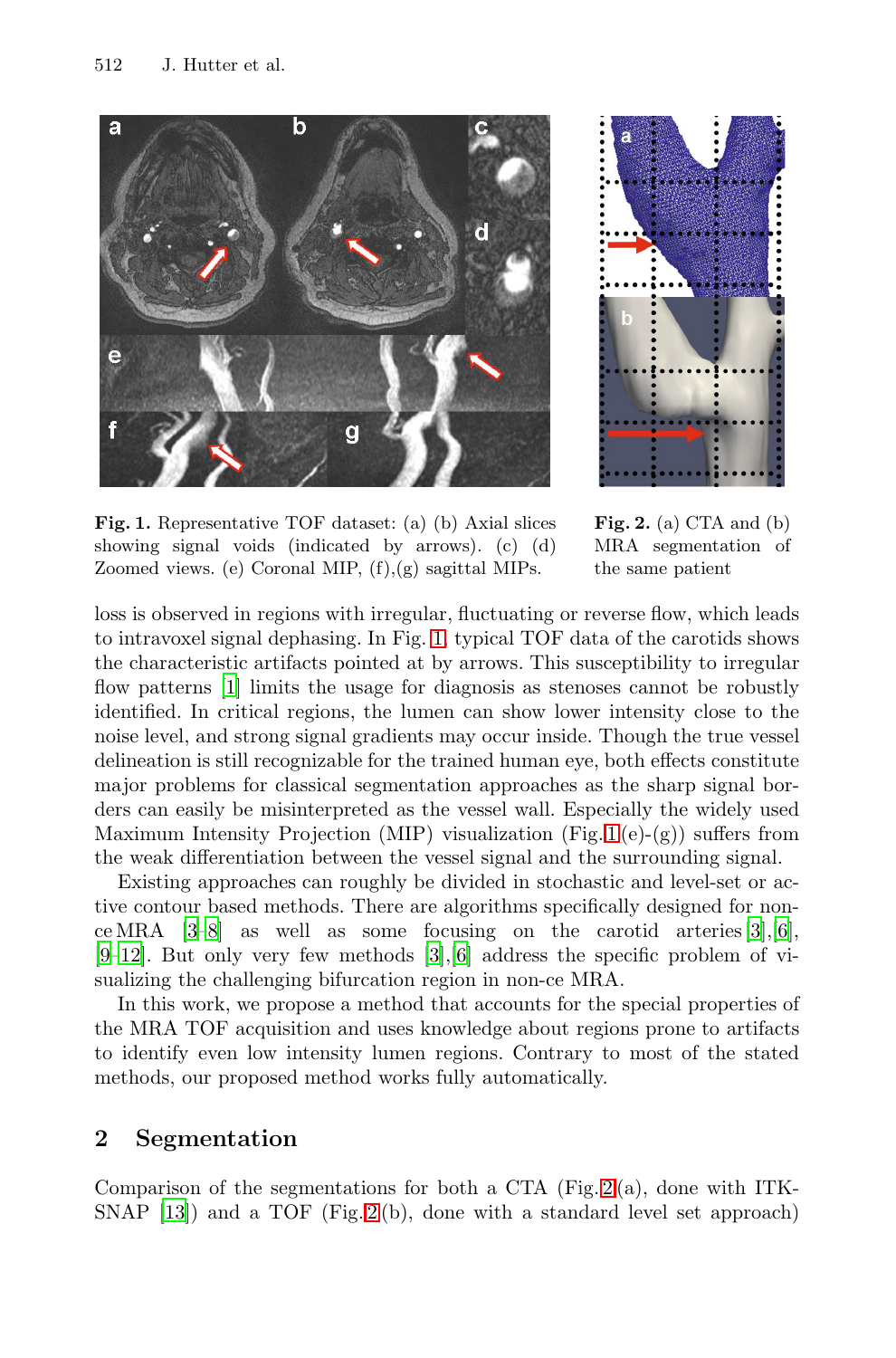

<span id="page-2-0"></span>

**Fig. 3.** Division of the ROI. Irregular flow zones are shaded

**Fig. 4.** (a) Ellipsoid fitting. (b) Detection of outer wall areas in **BU**.

scan reveals problems of conventional MRA TOF segmentation methods. Segmentation problems in the lower part of the ICA are indicated by arrows. Use of this segmentation for any quantitative evaluation would lead to significant underestimation of the vessel lumen. This problem is addressed by our fully automatic algorithm consisting of the following three steps.

## **2.1 MIP Generation and Threshold-Based Pre-Segmentation**

In a first step, sagittal and transversal MIPs are generated from the slices of the 3D TOF scan. The regions of interest (ROI) are identified by adaptive thresholding. Noisy regions are eliminated as candidates by searching connected areas in slice direction. This leads to reduced computational effort as well as a more stable segmentation.

#### **2.2 Detection of the Vessel Tree Skeleton [an](#page-2-0)d the Bifurcation**

The common carotid artery (CCA) is differentiated from the vertebral artery in the first caudal slice based on the MIP pre-segmentation by size and connectivity to the bifurcation. The skeleton, consisting of center point localizations and bifurcation slices, is extracted as follows: The threshold result of the preceding slice  $k - 1$  is analyzed using ellipsoid fitting. This yields the major axis  $\mathbf{e}_{1k-1,y}$ , the minor axis  $e_{2k-1,v}$ , the area  $a_{k-1,v}$  and the center  $\mathbf{m}_{k-1,v}$  for each detected vessel segment v, where  $v = 0$  indicates the largest segment (see Fig. 4(a)). Voxels on the major axis are used as seed points for the region-growing segmentation in slice k.

For each slice  $f(k) = e(k) + a(k)$  is calculated and the bifurcation slice b is determined as the slice with maximal value of  $f(k)$ . The ellipsoid-similarity measure  $e(k)$  favors elongated ellopsoids, like those which occur just under the bifurcation. The area ratio  $a(k)$  helps to differentiate the main ICA-ECA bifurcation, where both vessels have generally close area values, from small ascending branches:

$$
e(k) = \frac{\|\mathbf{e}_{1k-1,0}\|}{\|\mathbf{e}_{2k-1,0}\|} \quad \text{and} \quad a(k) = \frac{\min_v a_{k,v}}{\max_v a_{k,v}}.\tag{1}
$$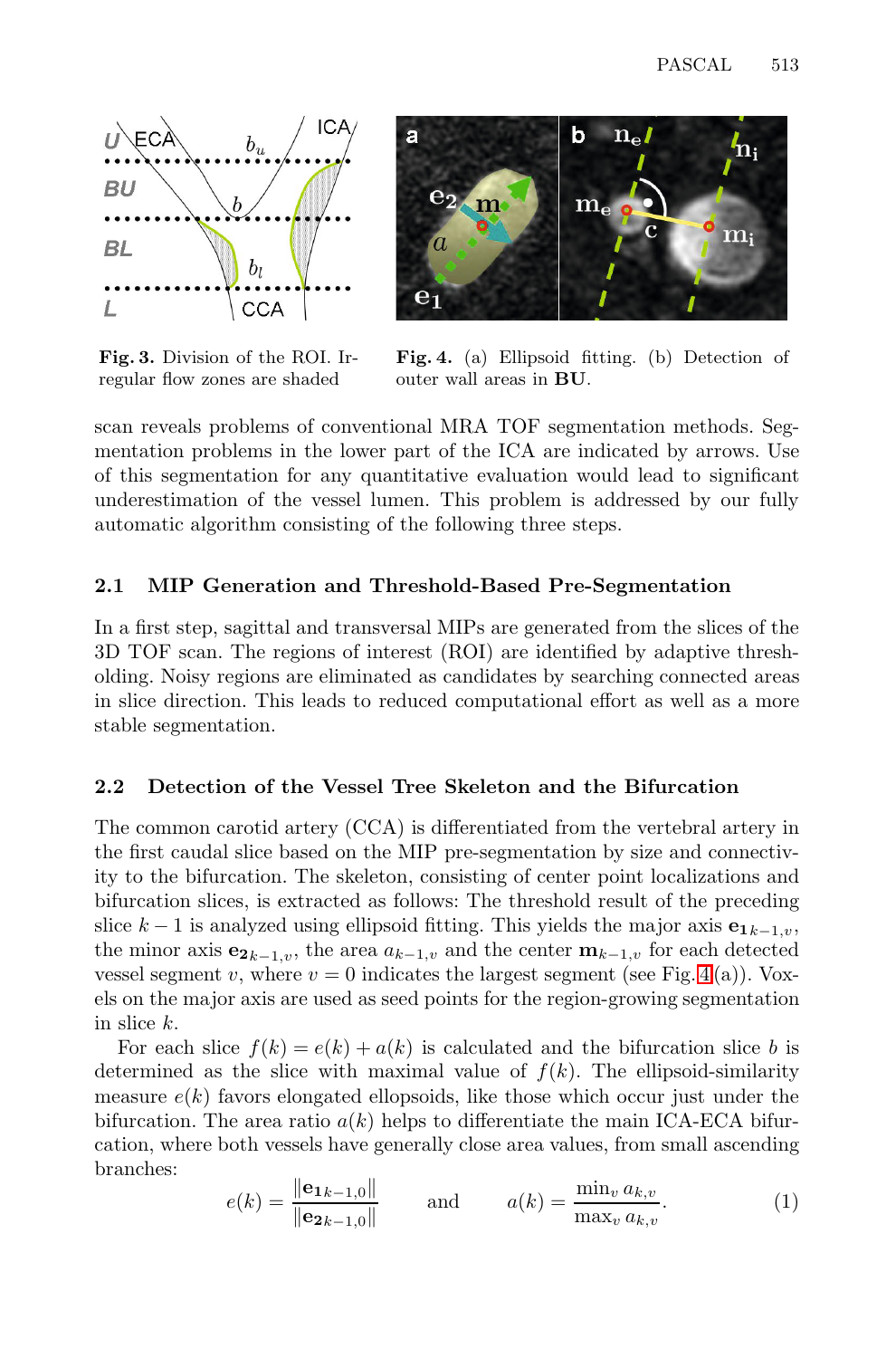514 J. Hutter et al.

The extracted information is used to find regions that are potentially sensitive to flow artifacts. Theoretical and computational fluid dynamic studies show that these irregular flow zones are located at the outer walls at the origins of ICA and ECA [14],[[15](#page-2-0)] (Fig. 3, shaded regions).

**Geometric Information.** The volume is subdivided into four regions as illustrated in Fig. 3: The CCA part **L**, the lower bifurcation part **BL** where the CCA has a fully ellipsoidal form, **BU** above the bifurcation, and the upper part **U**. The distant parts **L** and **U** remain uncorrected, **BL** is fully corrected. Special attention is paid to **BU** where the region of the outer walls is critical. These regions are determined by identifying the outer halves of ICA and ECA. Therefore, their center points  $\mathbf{m}_i$  and  $\mathbf{m}_e$  (see Fig. 4(b)) are connected ( $\mathbf{c} = \mathbf{m}_i - \mathbf{m}_e = (c_1, c_2)^T$ ) and the normal direction is computed as  $\mathbf{n} = (-c_2, c_1)^T = (n_1, n_2)^T$ . Then the normal equations through the center points  $n_i(x)$ :  $\mathbb{R} \mapsto \mathbb{R}$  and  $n_e(x)$ :  $\mathbb{R} \mapsto \mathbb{R}$  are

$$
n_i(x) = \frac{n_1}{n_2}x + m_{i,2} - \frac{n_1}{n_2}m_{i,1} , n_e \text{ accordingly.}
$$
 (2)

## **2.3 Level Set Evolution Using Prior Information**

After these preprocessing steps, a full 3D level set evolution is applied. A contour of an open set  $\omega$  is represented as the zero level of the higher dimensional scalar function  $\Phi(\mathbf{x}) : \mathbb{R}^3 \mapsto \mathbb{R}$  with  $\mathbf{x} = (x_1, x_2, x_3)^T \in \mathbb{R}^3$ .  $\Phi(\mathbf{x}) < 0$  holds for points inside the borders. The distance regularized level set evolution as proposed by Li et al. [16] is used, which enforces the level set function to keep the desired shape by the distance regularization term without the need for re-initializations. Also, the  $C^1$  approximation of the Heaviside function  $H_{app}(\Phi)$  and the approximated Dirac function  $\delta_{app}(\Phi)$  are used.

The speed term  $F(\Phi)$  consists of the regularization term  $R(\Phi)$  and an external energy term  $E(\Phi, \mathbf{x})$  pushing the level set evolution in the desired direction based on the image intensities  $I(\mathbf{x})$ :

$$
F(\Phi) = \mu R(\Phi) + E(\Phi, \mathbf{x}).\tag{3}
$$

A standard method to minimize the functional  $F$  is the steady state solution of the gradient flow which equals to

$$
\frac{\partial \Phi}{\partial t} = -\mu \frac{\partial R}{\partial \Phi} - \frac{\partial E}{\partial \Phi}.
$$
\n(4)

The external energy term  $E(\Phi, \mathbf{x})$  is composed of the edge term  $F_E(\Phi)$ , the area term  $F_A(\Phi)$  and the additional prior knowledge term  $F_P(\Phi, \mathbf{x})$ :

$$
E(\Phi, \mathbf{x}) = \lambda F_E(\Phi) + \alpha F_A(\Phi) + \nu F_P(\Phi, \mathbf{x}), \tag{5}
$$

where  $\lambda$ ,  $\alpha$  and  $\nu > 0$  are the coefficients regulating the weight of the corresponding terms. The prior knowledge term  $F_P(\Phi, \mathbf{x})$  consists of intensity deviations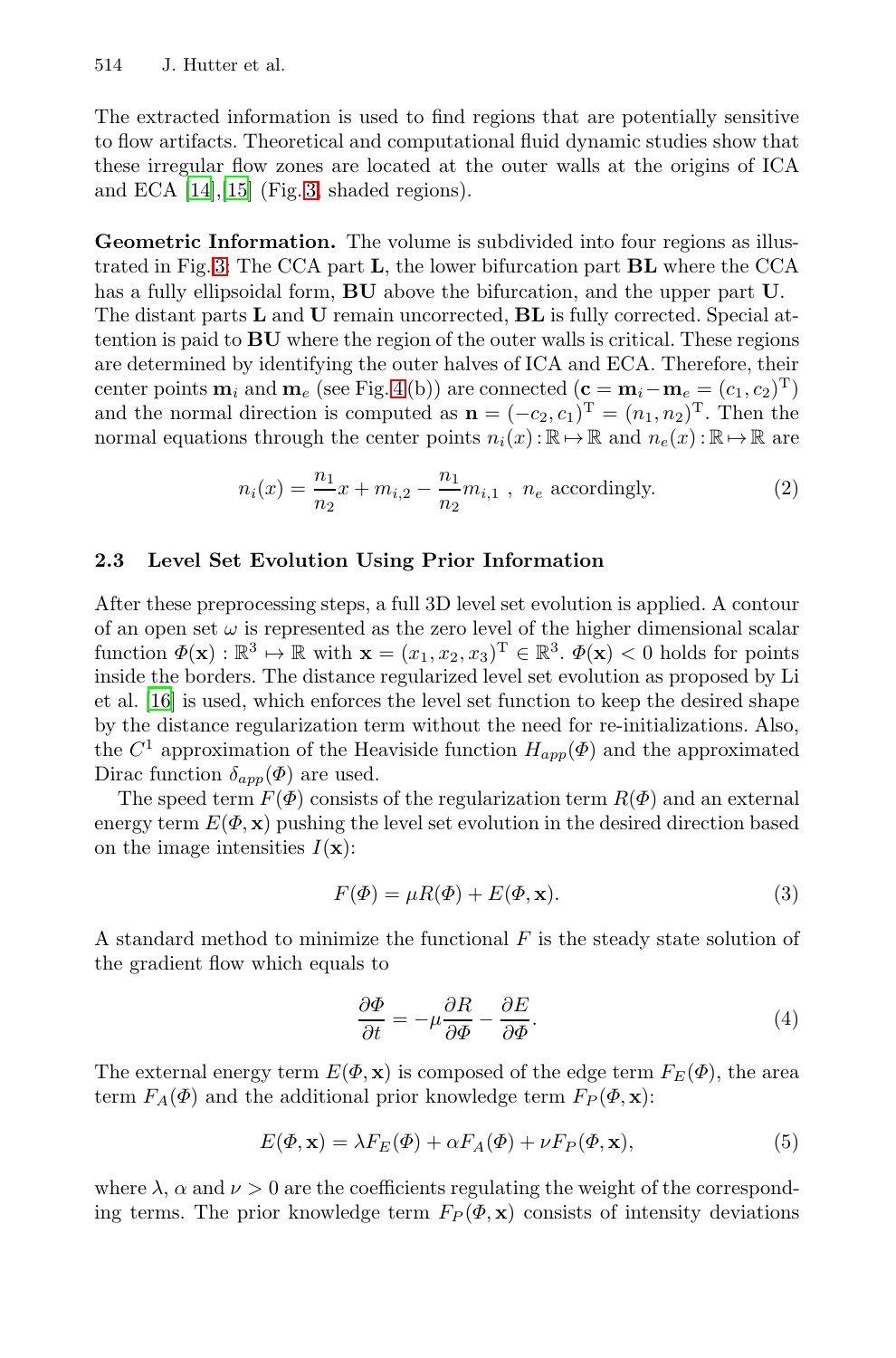from the mean background intensity level  $u_0$ , a weighting function  $w(\mathbf{x})$  and the actual contour:

$$
F_P(\Phi, \mathbf{x}) = \int_{\Omega} P(\mathbf{x}) H_{app}(-\Phi) d\mathbf{x} = \int_{\Omega} (I(\mathbf{x}) - u_0)^2 w(\mathbf{x}) H_{app}(-\Phi) d\mathbf{x}.
$$
 (6)

A novel key element in PASCAL is the weighting term  $w(\mathbf{x})$  which depends on the regions as explained in Fig. 3 and Sect. 2.2. Contrary to approaches such as Scherl et al. [11], which uses integrated intensity deviations to differentate plaque from lumen in CTA images, extracted skeleton information and physical knowledge about flow irregularities is included with  $w(\mathbf{x})$ :

$$
w(\mathbf{x}) = \begin{cases} 0, & \text{if } x_3 < b_l, \\ 1, & \text{if } b_l \le x_3 < b, \\ \max(n_i(x_1) - x_2, 0) \cdot \max(x_2 - n_e(x_1), 0), & \text{if } b \le x_3 \le b_u, \\ 0, & \text{if } x_3 > b_u. \end{cases} \tag{7}
$$

The most important case is  $b \leq x_3 \leq b_u$ , which limits the regularization to the region close to the outer vessel [wall](#page-7-3) just above the bifurcation by using the precalculated normals  $n_i$  and  $n_e$ . Using the variational principle and the relation  $\frac{\partial H_{app}}{\partial \phi} = \delta_{app}$ , the gradient descent flow equals to:

$$
\frac{\partial \Phi}{\partial t} = \mu \operatorname{div} (d_p(\|\nabla \Phi\|^2) \nabla \Phi) + \delta_{app} (\Phi(\mathbf{x})) \left( \lambda \operatorname{div} (g \frac{\nabla \Phi}{\|\nabla \Phi\|^2}) + \alpha g + \nu P(\mathbf{x}) \right), \tag{8}
$$

where  $g = 1/(1 + ||\nabla I||^2)$  and  $d_p$  as described in [16]. The level set equation is spatially discretized by using central differences for the spatial derivatives and temporally using finite differences with a time step  $\Delta t$ . The pre-segmentation serves as initial value  $\Phi^0(\mathbf{x})$ .

## **3 Experiments and Results**

#### **3.1 Experimental Setup**

TOF data was acquired in eleven volunteers (FOV  $180 \text{ mm} \times 180 \text{ mm}$ , imaging matrix  $512 \times 512$ , 3 slabs resulting in [51 s](#page-7-3)lices, flip angle  $25^\circ$ , slice thickness  $0.5$  mm, TE=3.76 ms, TR=23 ms) on a clinical scanner at 3T (MAGNETOM Verio, Siemens Healthcare). Clinical data was acquired from a patient undergoing in addition a CTA examination (SOMATOM Definition AS+, Siemens Healthcare, rotation time 0.3 s, increment 0.4 mm, injection of 50 mL iodinated contrast agent, slice thickness  $0.6$  mm, matrix size  $512 \times 512$ , 196 slices, in-plane resolution  $0.46 \text{ mm} \times 0.46 \text{ mm}$ .

Two segmentations have been performed. The standard level set (SLS) segmentation corresponds to the method proposed by Li et al. [16] with the following parameters:  $\lambda = 20.0$ ,  $\alpha = -10$ ,  $\Delta t = 0.2$  and  $\mu = 0.1$ . The parameters for our proposed new method (PASCAL) have been identically chosen. The additional parameter  $\nu$  was set to 0.08. The same threshold initialization and the same number of iterations were used for both methods.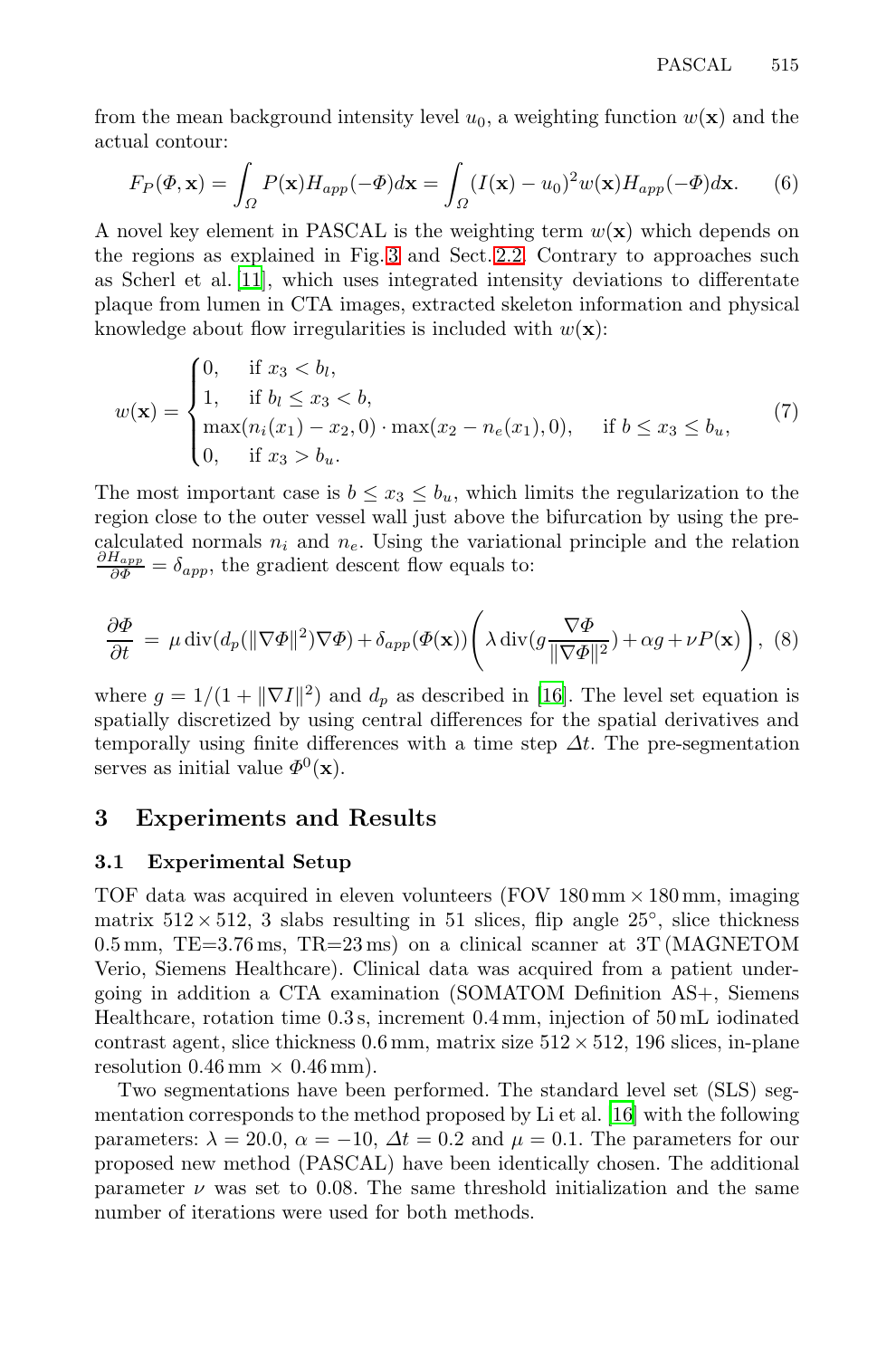516 J. Hutter et al.

### **3.2 Quantitative Evaluation**

**Segmentation Accuracy Study.** For all twelve datasets, manual segmentations of a subset of slices were created by three independent readers including an experienced radiologist and MR scientists familiar with TOF data as gold standard. For the evaluation of the proposed segmentation method, sensitivity, specificity, accuracy, the positive predictive value (PPV) and the Dice coefficient were calculated both for the reference level set segmentation SLS and our novel PASCAL method. Only detail patches around the vessel have been used for this quantitative evaluation to ensure meaningful values especially for the specificity. Furthermo[re](#page-6-1), five people manually detected the bifurcation point in the TOF image and the mean of the results was compared with the fully automatically detected positions.

**Vessel Diameter.** A clinical experiment was carried out with the acquired CTA and MRA patient dataset concentrating [o](#page-6-2)n quantitat[ive](#page-5-0) measurements of the bifurcation and ICA diameter, which is used to quantify stenoses, for example with the NASCET criterion [2]. The diameter was measured at five positions in the bifurcation  $(B_1-B_5)$  and three in the ICA  $(I_1-I_3)$  both in the CTA dataset and the obtained MRA segmentation result.

#### **3.3 Results**

<span id="page-5-0"></span>Segmentation results of the volunteer study are shown in Fig. 5 and Table 1, comparing a standard level set approach and the PASCAL method. Our approach significantly outperforms the conventional segmentation. In particular in the critic[al](#page-6-3) regions close to the bifurcation sensitivity values of 85.6% in comparison to 66.2% for the state of the art approach were achieved. The very high specificity of over 99% as well as a stable high PPV valueof above 97% for both approaches is particularly important to offer a reliable diagnosis of stenoses in this region. The proposed algorithm was furthermore able to detect the skeleton and the bifurcation region in all volunteer datasets. The root mean squared error between the automatically and manually detected positions was 0.4 mm, which is below the slice thickness of the used data. The quantitative measurements in the clinical dataset (Table 2) yield diameters very close to the corresponding CTA measurements. The root mean squared error of the diameter was reduced from 4.85 mm to 1.44 mm.

**Table 1.** Evaluation of the segmentation results in comparison the gold standard

|                           | Bifurcation region (BL, BU) |  |                |      |                                                 | Distant regions $(L, U)$ |      |      |      |            |  |
|---------------------------|-----------------------------|--|----------------|------|-------------------------------------------------|--------------------------|------|------|------|------------|--|
| [%]                       |                             |  |                |      | Sens. Spec. Acc. Dice PPV Sens. Spec. Acc. Dice |                          |      |      |      | <b>PPV</b> |  |
| <b>SLS</b>                |                             |  | 66.2 99.8 95.7 | 78.8 | 98.7                                            | 69.9                     | 99.9 | 97.8 | 81.8 | 99.3       |  |
| PASCAL 85.6   99.6   97.8 |                             |  |                | 90.7 | 97.1                                            | 79.5                     | 99.8 | 98.5 | 87.8 | 98.4       |  |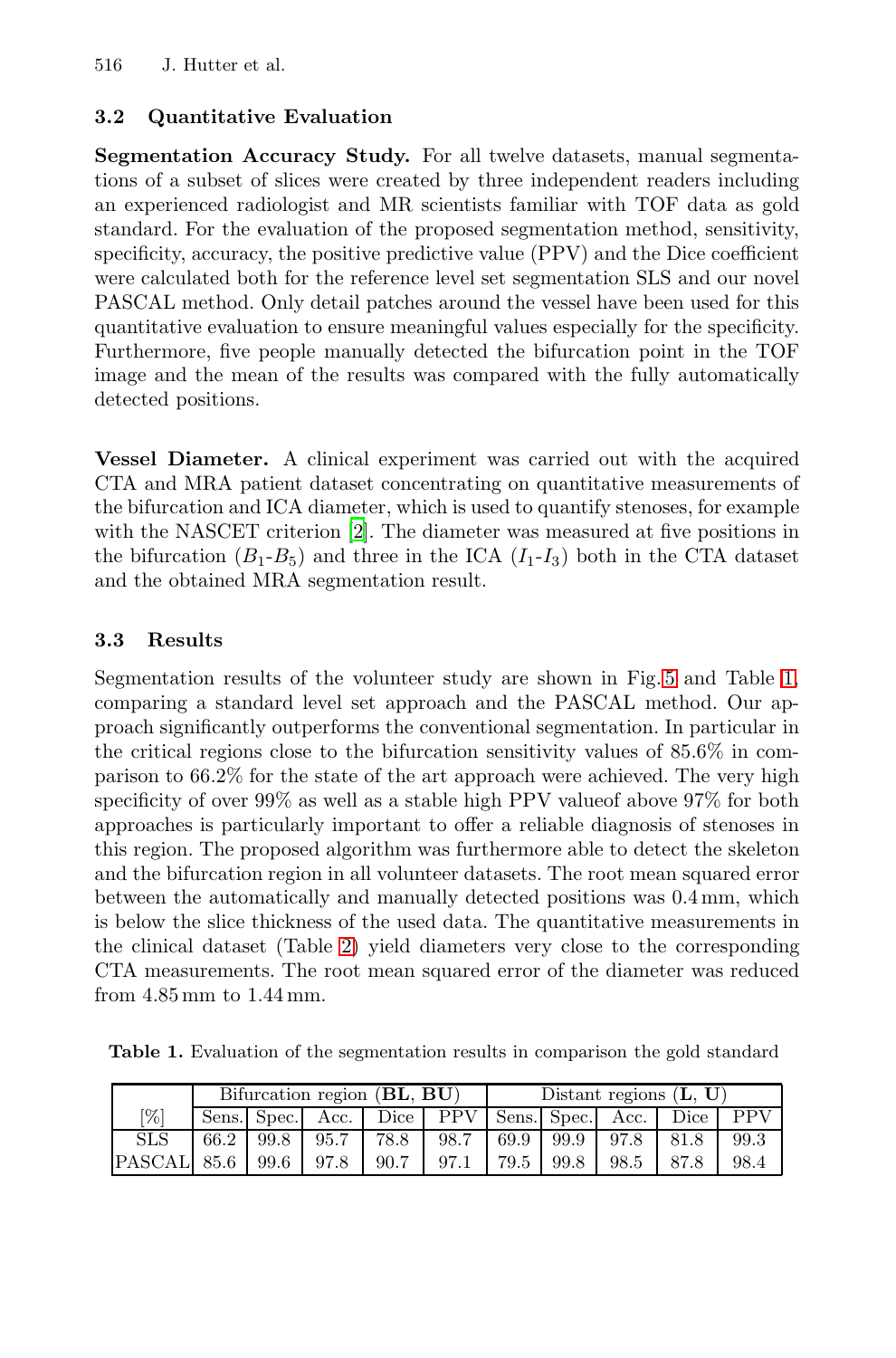<span id="page-6-2"></span>

<span id="page-6-3"></span>**Fig. 5.** (a) and (c) Two adjacent TOF slices. (b) and (d) Segmentation results. The yellow border demarcates the gold standard, the orange line the SLS and the green line shows the improved segmentation using PASCAL.

**Table 2.** Diameter of the carotis interna and the bifurcation in a clinical data set

|                                                  |                                          |                                                              | $B_{3}$                                    | $B_4$ | $B_5$ |                     | I <sub>2</sub> |  |
|--------------------------------------------------|------------------------------------------|--------------------------------------------------------------|--------------------------------------------|-------|-------|---------------------|----------------|--|
| CTA SLS                                          |                                          | $\lceil \text{mm} \rceil \rceil$ 18.5 15.5 13.8 11.3 9.0 8.3 |                                            |       |       |                     | 8.4 7.7        |  |
| MRA SLS                                          | $\lfloor \text{mm} \rfloor \rfloor$ 18.0 |                                                              | 13.1   10.4   9.0   7.4    7.6   7.5   7.5 |       |       |                     |                |  |
| MRA PASCAL $\lceil \text{mm} \rceil \rceil$ 18.1 |                                          |                                                              | 14.9   13.2   11.0                         |       |       | $8.1 \parallel 8.1$ |                |  |

# **4 Discussion and Conclusions**

A novel fully automatic segmentation approach for MRA TOF has been shown, especially adapted to the challenging drawback of this method: irregular flow patterns in dedicated regions. By including this knowledge and the segmented vessel skeleton into the level set formulation stable and reliable segmentation results in the carotid bifurcation region have been shown. The achieved segmentation result is an essential basis for simulation of hemodynamics as well as for quantitative measurements of stenosis degree or bifurcation angles which can be used as essential factors in computer aided diagnostics. With this algorithm, the use of standard TOF acquisitions, providing contrast-agent and ionizing radiation free imaging, in the clinical diagnosis and treatment decision workflow becomes feasible. Experimental data including the datasets and ground-truth segmentations are available online at http://www5.cs.fau.de/data/pascal.

<span id="page-6-0"></span>**Acknowledgements.** The authors gratefully acknowledge funding of the Erlangen Graduate School in Advanced Optical Technologies (SAOT) by the German Research Foundation (DFG) in the framework of the German excellence initiative and by Siemens Healthcare.

# <span id="page-6-1"></span>**References**

- 1. Debrey, S.M., Yu, H., Lynch, J.K., L¨ovblad, K.-O., Wright, V.L., Janket, S.-J.D., Baird, A.E.: Diagnostic accuracy of magnetic resonance angiography for internal carotid artery disease: a systematic review and meta-analysis. Stroke 39, 2237–2248 (2008)
- 2. Michaely, H.J., Nael, K.: MRA of the Carotid Arteries. In: Parallel Imaging in Clinical MR Applications, pp. 291–306. Springer, Heidelberg (2007)